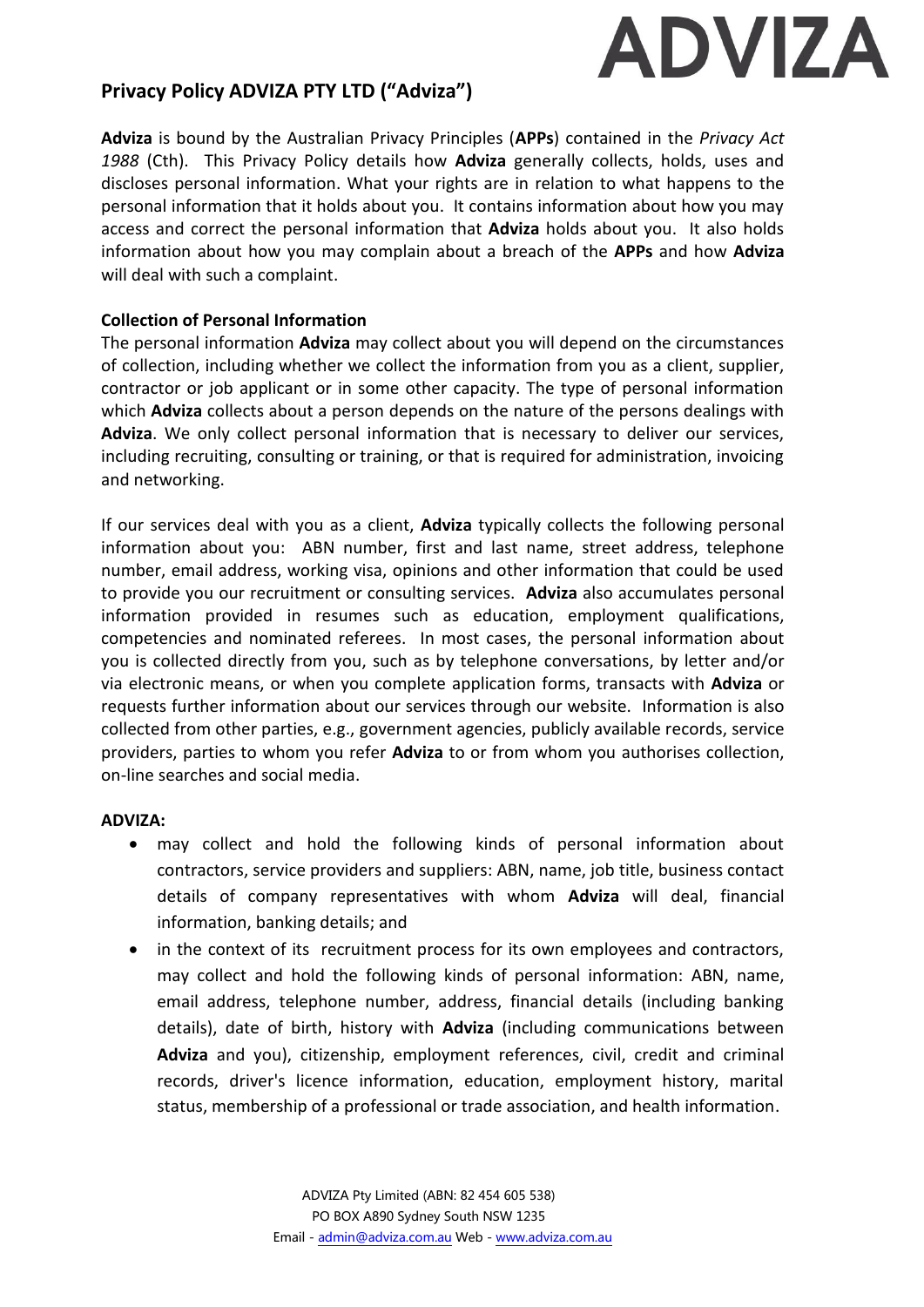

**Adviza** will not request sensitive personal information in a public place where other people can overhear. Where personal information is sensitive information, **Adviza** will only collect that information where:

- It is reasonably necessary for one or more of **Adviza's** functions or activities; and
- You must consent to the collection of the information; or
- **Adviza** is required or authorised by law to collect the sensitive information

# If **Adviza** receives personal information that it did not solicit from an individual and if **Adviza**

determines that it could not have lawfully collected that information as part of its functions or activities, then **Adviza** will (if it is lawful and reasonable), notify you and if deemed necessary destroy the information or ensure that it is de-identified.

# **Using and Disclosing Personal Information**

**Adviza** recognises the trust that individuals must place in **Adviza** staff when they give us personal information. **Adviza** collects, holds, uses and discloses an individual's personal information for the purposes of providing services to you the individual. **Adviza** may also use and disclose the personal information for related purposes and other purposes, including to maintain, manage and develop our relationship with you, to comply with our legal and regulatory obligations, to contract out some of our functions to external service providers and suppliers (such as mailing houses and printing companies, IT, advertising and marketing), to assess and consider applications from prospective job applicants, contractors and service providers and such purposes for which **Adviza** may obtain consent from time to time. In order to deliver a service, you have requested, we may sometimes share your personal information with an affiliate (including a selected training company), and potential employers. We may also disclose your personal information to other third parties and for other purposes with your consent. That consent may be written, verbal or implied from your conduct. In some circumstances, personal information may be disclosed to third parties in other jurisdictions including overseas such as but not limited to Singapore.

We may use or disclose your personal information to market our services or third-party services to you. If you do not want to receive further direct marketing or be contacted for marketing purposes by phone, email, letter or in person, please let us know by contacting us at (02) 8014 4242. ADVIZA has an effective system in place to record these requests and will action these as appropriate.

If you do not provide the personal information we request or consent to the collection and use of your personal information for the purposes outlined in this document, **ADVIZA** may not be able to do any of the things set out above.

**ADVIZA** reserves the right to disclose your personal information to a responsible person, a close relative or others with a close relationship to you where it is necessary to lessen or prevent a serious or imminent threat to your life, health or safety. Sometimes **Adviza** will collect information from a publicly available source if it is unreasonable or impractical to collection the information directly from you (for example, checking your work history).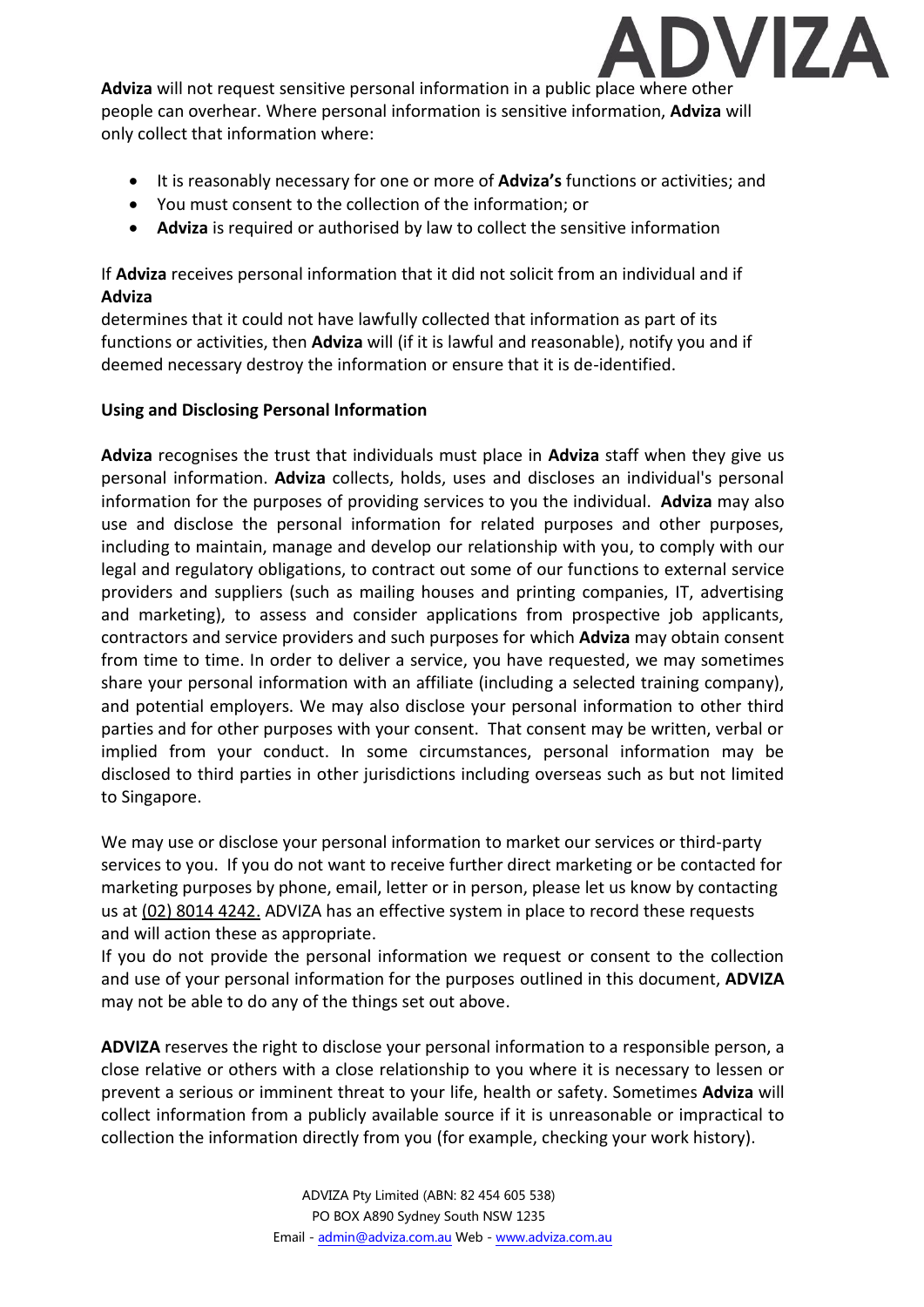# **ADVIZA**

#### **Accurate, Complete and Up to Date**

While keeping in mind why the information is being collected, **Adviza** takes reasonable steps to make sure that the information is accurate, complete and up-to-date at the time of collection and when used or disclosed.

#### **Data Security**

**Adviza** endeavours to take all reasonable steps to protect personal information that it holds from unauthorised access, modification, misuse, interference and loss. **Adviza** maintains physical security measures over its physical premises, and a range of computer and network security measures (such as systems access, firewalls and data encryption) over its electronic systems. When electronic information is no longer required it is permanently destroyed in time unless required for legal purposes. When physical information is no longer required it will in time be placed in a locked confidential security bin and destroyed or shredded unless required by law. In addition, our employees and data processors are obliged to respect the confidentiality of any personal information held by us.

#### **Adviza's Procedures**

- The need to limit access to information to those people who need the information to carry out their duties.
- The secure storage of all files after use to reduce the risk of unauthorised access to personal information.

**Adviza** will not be held responsible for events arising from unauthorised access to your personal information.

## **Availability of Information Handling Practices**

**Adviza** has prepared and made available its Privacy Policy on request, or on its website at: www.adviza.com.au

#### **Access and Correction**

Personal information that is collected is available for access and correction at any time. Subject to any exceptions in the Privacy Act, you have a right to have access to the information that we hold on you in our records.

You can also request an amendment to your record should you believe that it contains inaccurate information. We will allow access or make the requested changes unless there is a reason under the *Privacy Act 1988* (Cth) or other relevant law to refuse such access or refuse to make the requested changes. If we do not agree to change your record/personal information in accordance with your request, we will permit you to make a statement of the requested changes and we will enclose this with your record. Should you wish to obtain access to or request changes to your record you can ask us in writing to give you